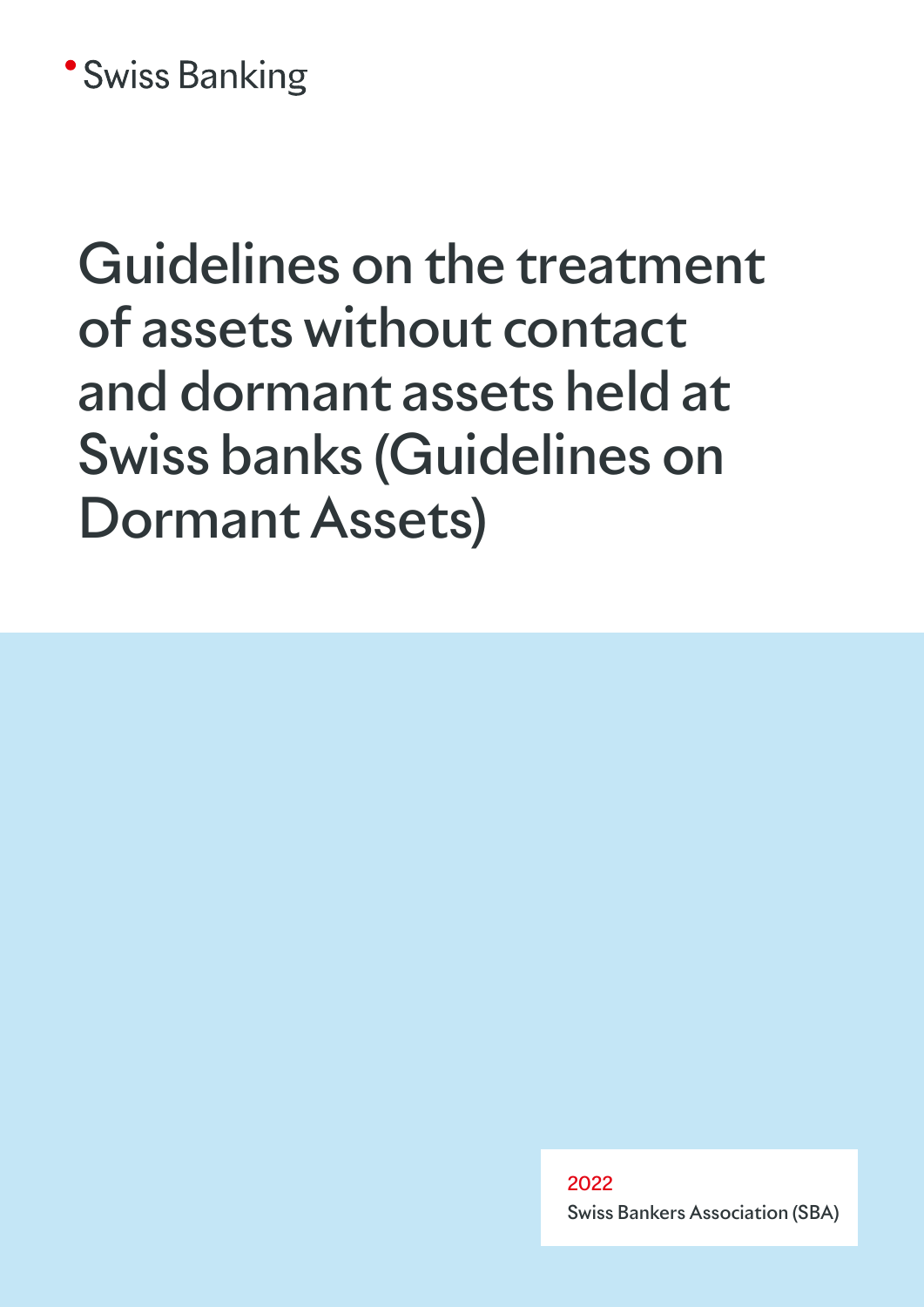## **Preliminary**

- 1 The following Guidelines seek to ensure that organisational measures are in place to ensure contact remains or can be restored between banks and customers. They also seek to set out the details of the legal process for publication and liquidating dormant assets in the interests of those affected.
- 2 In particular, they serve the following purposes:
- 3 Preventing contact with the customer from being broken off;
- 4 Protecting against the misuse of assets when contact with the customer has been broken off;
- 5 Managing assets in accordance with consistent principles when contact with the customer has been broken off;
- 6 Restoring contact between banks and beneficiaries;
- $7 \longrightarrow M$ aking it easier for customers and other beneficiaries' to search for assets;
- 8 Implementing in appropriate form the provisions of article 37m of the Banking Act and articles 49–59 of the Banking Ordinance on the publication and liquidation of dormant assets.

<sup>1</sup> Heirs, for example.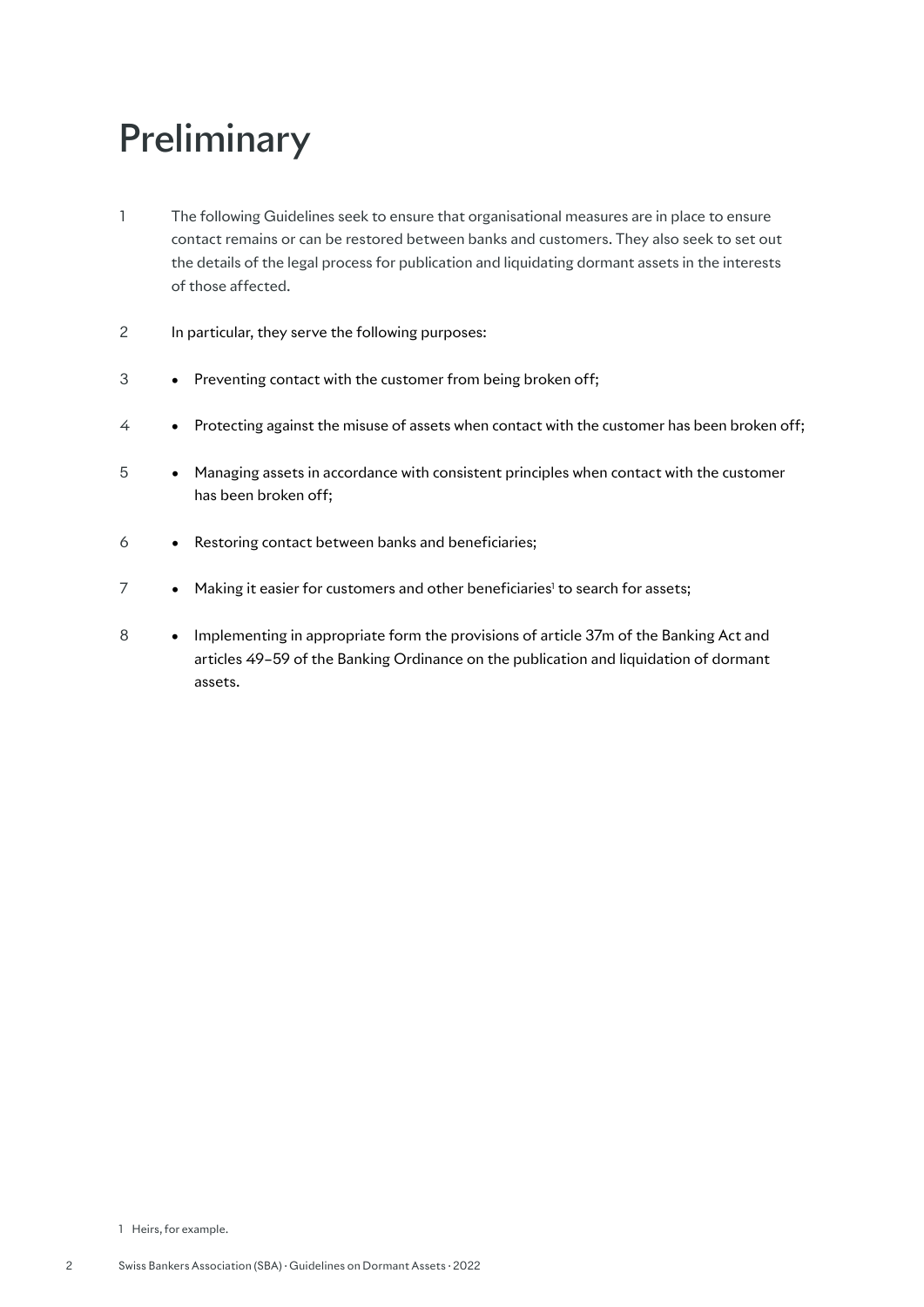## Terms – Basic principles on absence of contact and on dormancy

- 9 **Introductory remarks:** The term "dormant assets" is defined in article 45 of the Banking Ordinance; dormancy begins 10 years after the last documented contact with the customer. As described below, contact with the customer may be broken off at any time, resulting in absence of contact and placing the bank under the obligation to act in accordance with these Guidelines even before the 10-year period has elapsed. Accordingly, a distinction must be drawn between
- 10 Dormancy (Banking Ordinance<sup>2</sup>) and
- 11 Absence of contact (Guidelines).
- 12 **Absence of contact:** This occurs in principle when the customer or their authorised agent (hereinafter referred to collectively as "the customer"3) fails to contact the bank and the bank is unable to contact the customer. If an authorised agent of the customer is also the customer's independent portfolio manager, and if the business relationship between the authorised agent and the customer is without contact, the authorised agent may inform the bank. As a consequence, the customer relationship will also be considered to be without contact for the bank.
- 13 Absence of contact occurs in the case of a customer to whom post is regularly sent when:
- 14 The correspondence sent to the customer is returned;
- 15 There is no other contact whatever with the customer;
- 16 Measures taken by the bank to contact the customer (see IV. 2. and 3.) have failed.
- 17 In the following cases, absence of contact occurs only after a period of 10 years (concurrently with dormancy under article 45 of the Banking Ordinance), unless the bank has previously received knowledge that the customer has died and any heirs or authorised agents cannot be contacted:
- 18 a) Savings passbooks: When 10 years have passed without the customer having had interest entered and there has been no other contact with the customer.
- 19 b) Safe-deposit boxes: When the customer has not visited their safe-deposit box for 10 years, and there has been no other contact with the customer.
- 20 c) Poste restante at the bank or other special instructions of the customer: When there has been no contact with the customer for 10 years.

3 Passing customers, who do not have to be documented as contracting partners under the Agreement on the Swiss banks' code of conduct with regard to the exercise of due diligence (CDB), are not deemed to be customers within the meaning of these Guidelines.

<sup>2</sup> English translation of legal quotes (Banking Act, Banking Ordinance) by SBA.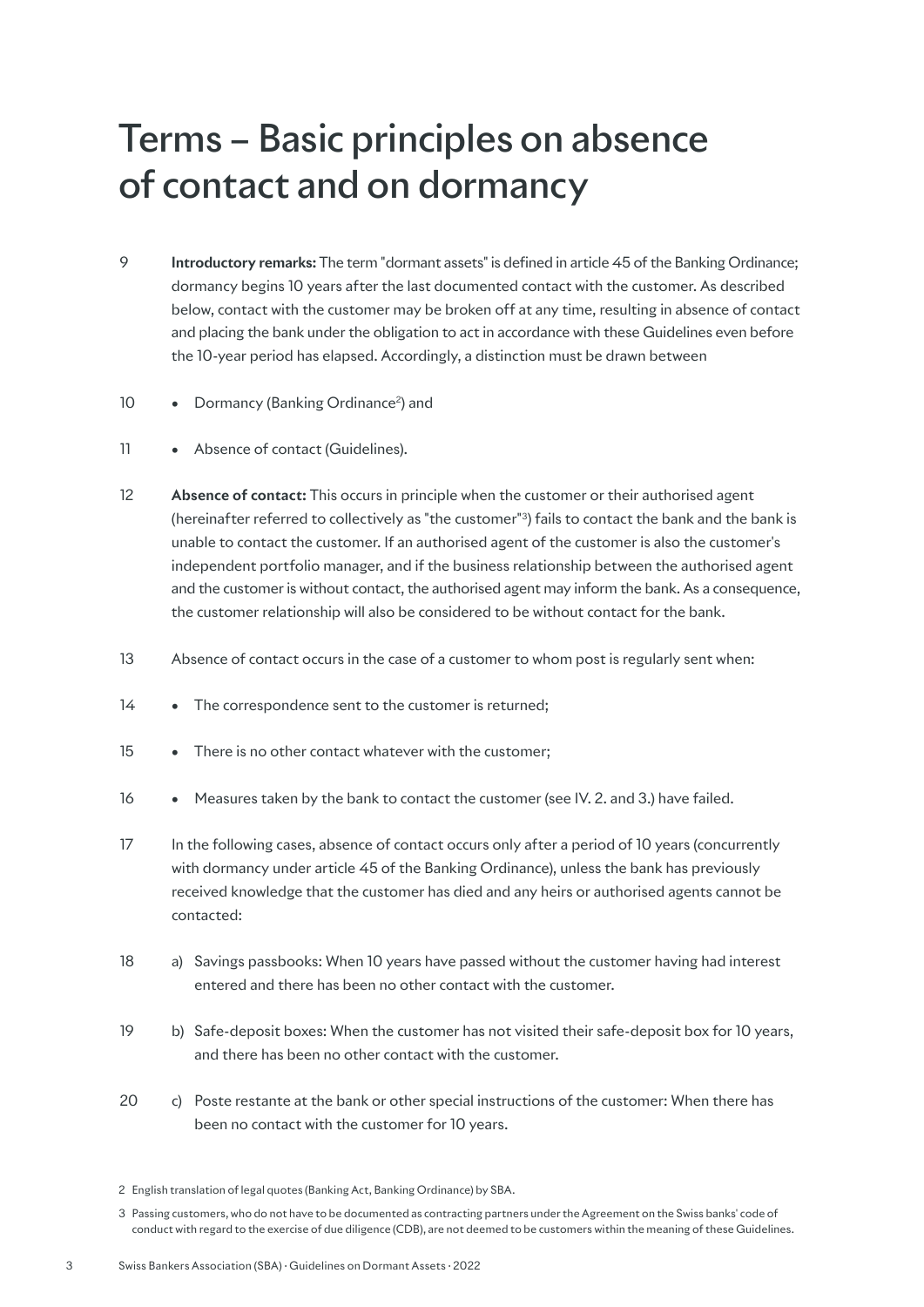- 21 **Digital banking relationships** (e-banking, mobile banking): Absence of contact occurs when there has been no contact with the customer for 3 years, unless the bank has previously received knowledge that the customer has died and any heirs or authorised agents cannot be contacted.
- 22 **Contact:** Means any news, instruction, message or statement received from the customer or their heir which triggers a movement on the account or custody account, or an entry in the files. The same applies in the case of e-banking or mobile banking, plus any login using the customer's means of identification, where such login can be ascertained. There is no longer deemed to be any contact in cases where in the event of the customer's death any heir or authorised agent does not assist in the provision of proof of legal succession within a reasonable period.
- 23 **Customer relationship:** Absence of contact relates to the customer of a bank in Switzerland and not to a particular contractual relationship with them. Where a customer has several accounts, passbooks, custody accounts or safe-deposit boxes, any contact concerning a single one of them precludes all of them from being without contact.
- 23a **Assets:** The following may become assets without contact or dormant assets:
- 23b accounts, passbooks (including bearer savings books), custody accounts and safe-deposit boxes;
- 23c other assets that can no longer be attributed to a customer relationship, provided the bank knows or has a reason to suspect that they belong to a customer or a former customer (examples being remaining balances on debit and credit cards, balances on collective accounts or collective custody accounts opened before the rule set out in margin no. 39, former custody account holdings and income [e.g. from corporate actions], over-the-counter or night safe payments that cannot be attributed to a customer, and ATM payments that were not accepted and cannot be attributed to a customer). Simple settlement differences (e.g. due to rounding) are not deemed to be assets within the meaning of these Guidelines.

#### 24 **Dormancy** (article 45 of the Banking Ordinance):

"**<sup>1</sup>** Assets are considered dormant if the bank or person under article 1b of the Banking Act has been unable to make contact for 10 years following the last contact with the bank customer or their heirs (beneficiaries) or one of their authorised agents.

**<sup>2</sup>** The last contact is considered to be the last contact shown in the records of the bank or person under article 1b of the Banking Act<sup>4</sup>.

**<sup>3</sup>** Assets which are transferred to another bank or person under article 1b of the Banking Act owing to the liquidation of the transferring bank or person under article 1b of the Banking Act are considered dormant before 10 years have expired if the transferring bank provides evidence that it has taken all necessary steps to restore contact with the beneficiary."

- 25 The occurrence of dormancy does not abrogate absence of contact under these Guidelines. However, restoration of contact with the customer abrogates both absence of contact and dormancy.
- 4 See also margin no. 13 et seq.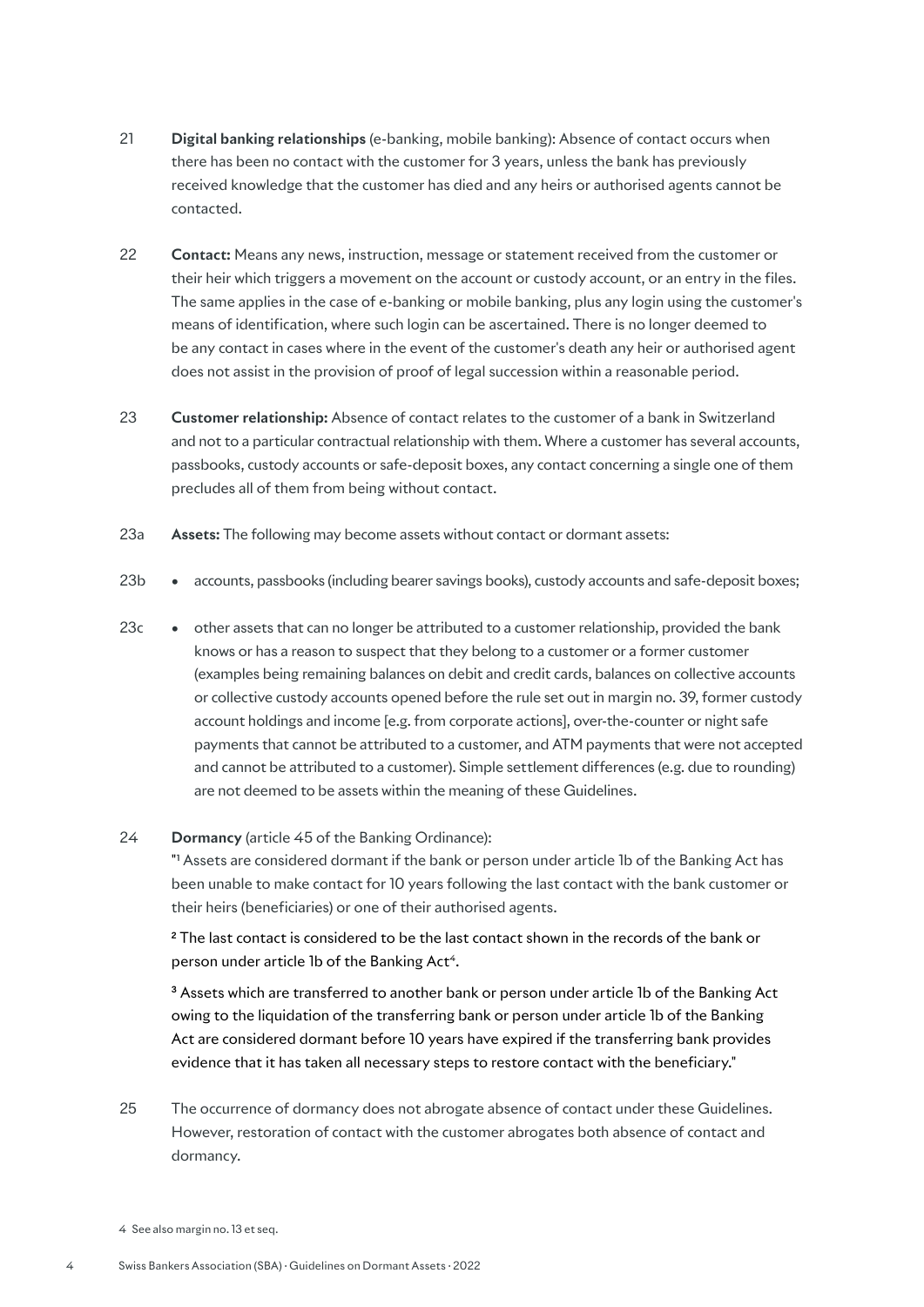## I. Preventive measures against loss of contact with the customer

26 Banks must use preventive measures to take precautions and create instruments to avoid contact with customers being broken off.

#### **1. Product design**

27 Banks should design their products so as to ensure contact between customer and bank and as far as possible minimise the risk of losing contact.

#### **2. Customer information**

- 28 Banks should inform customers verbally or in writing of the problems and consequences of absence of contact when opening a business relationship and on further suitable occasions, and draw their attention to their own responsibility to avoid loss of contact.
- 29 During personal conversations with the customer where the subject of absence of contact is raised, the implications of their death, which may harbour particular risks in this respect, should also be discussed.
- 30 Banks may provide customers with a leaflet for general information. The Swiss Bankers Association may make such a leaflet available to banks.

### II. Supervising and managing assets without contact

#### **1. Organisational measures**

- 31 Banks must issue internal directives containing the following measures for central processing:
- 32 A suitable control system must ensure that all assets without contact are identified promptly and completely.
- 33 The assets in question must be specially highlighted and recorded centrally by the bank in order to make it easier for beneficiaries to search for them.
- 34 Suitable security measures must be put in place to protect the assets in question from unauthorised access.
- 35 Banks must designate internal units or persons responsible for handling assets without contact.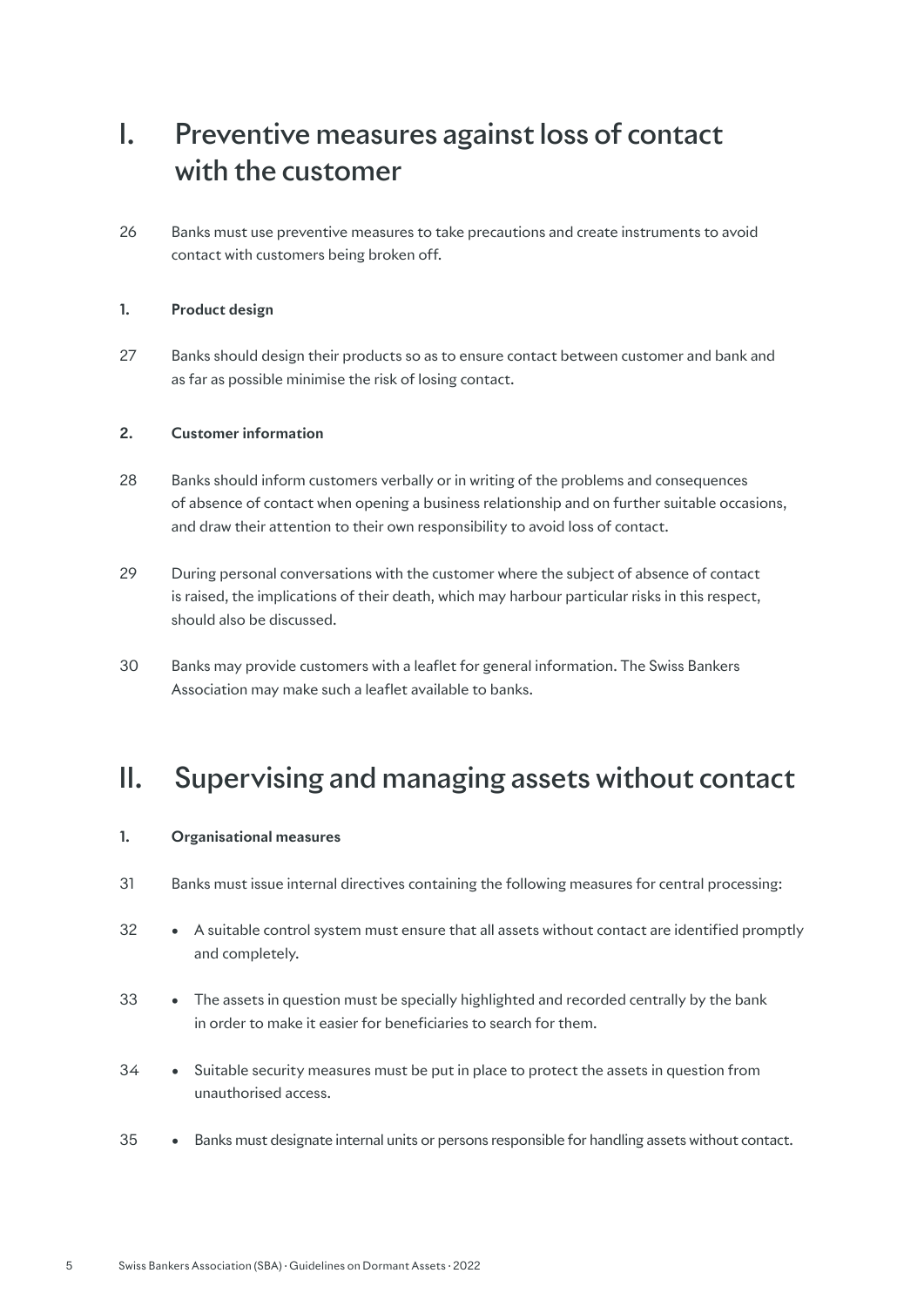- 36 Special archiving principles (see margin no. 51–52 below) must be observed for the assets in question.
- 37 These Guidelines apply equally to numbered accounts, numbered custody accounts and safe-deposit boxes.
- 38 Banks must keep a record of the costs to be charged to customers for dealing with assets without contact.
- 39 Banks may pool existing accounts in a collective account at their own discretion. If they do so, the information required for any publication or liquidation under article 49 (3) of the Banking Ordinance (margin nos. 82–85) must be archived as far as available, and margin nos. 51 and 52 continue to apply.

#### **2. Protection of beneficiaries' rights in the event of absence of contact and waiver of right to terminate**

- 40 The rights of customers and their heirs in respect of the bank are not affected by absence of contact.
- 41 **Waiver of right to terminate:** The bank waives the right to terminate contractual relationships with customers merely on the grounds of absence of contact and to thereby trigger a limitation period.
- 42 **Exception:** Banks have the right to terminate a contractual relationship or set off their claims against the customer or their heirs, if they are not met when due or are no longer covered. Special regulations, in particular regulations issued by governments and other authorities requiring termination or making it seem appropriate, may also apply.

#### **3. Managing assets so as to protect interests in the event of absence of contact**

- 43 The bank must protect the reasonable interests of customers or their heirs who are the beneficiaries of assets in the event of absence of contact. Banks must issue internal directives to ensure such assets are managed in a consistent manner. The following principles must be observed:
- 44 **Savings accounts** must be continued unchanged and interest accrued at the bank's current rates.
- 45 **Current accounts and similar balances** must be invested to protect the customer's interests, i.e. diligently and, as far as the customer's interests allow, profitably (e.g. in savings accounts, medium-term notes or a fund with a conservative risk profile).
- 46 **Custody accounts** should be continued as usual; money from maturing securities and accumulated interest should be invested in similar or other suitable securities or savings products, taking into account the investment situation at the time of reinvestment. The bank may carry out reinvestments on the basis of an existing customer profile. Smaller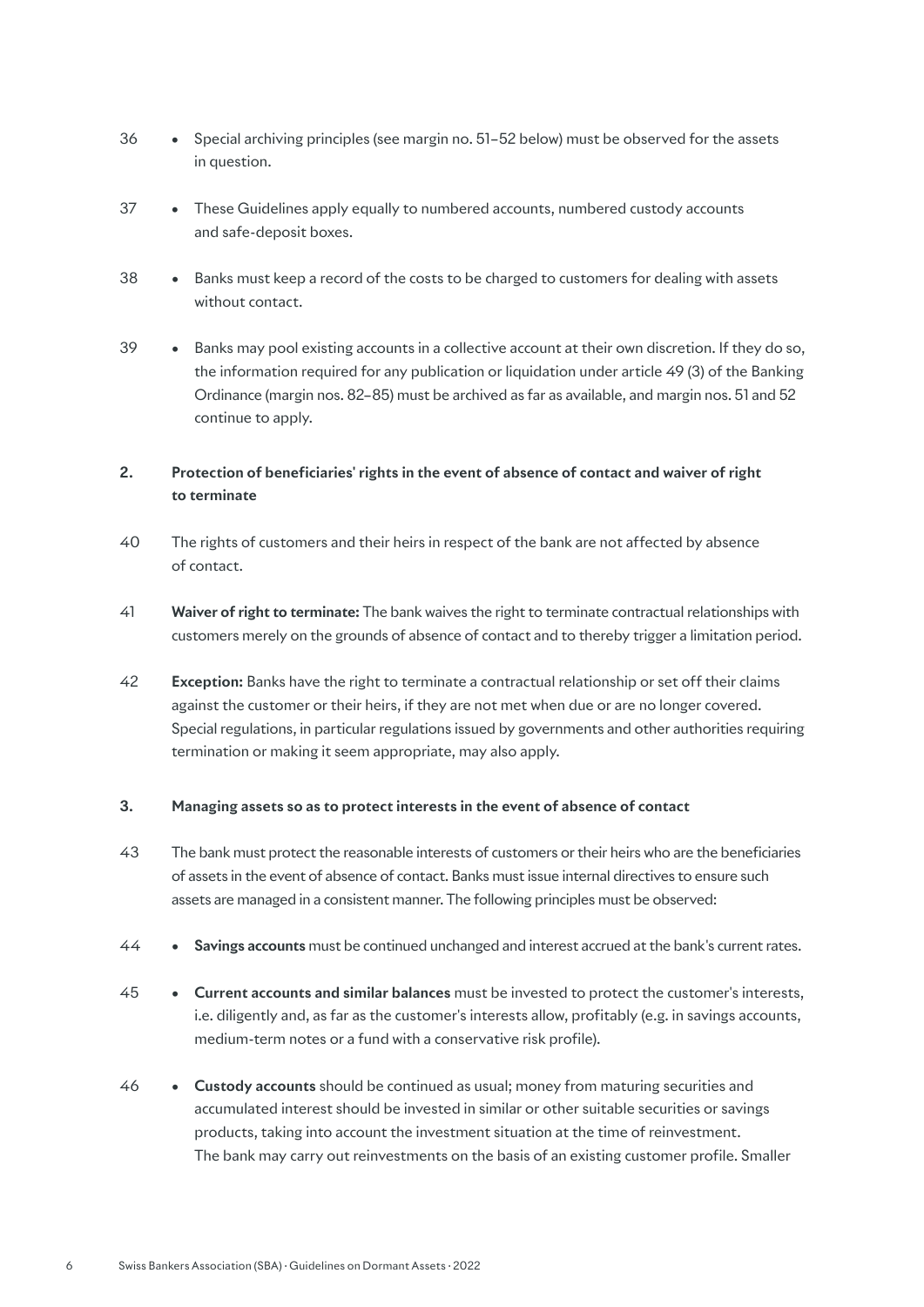custody accounts may be transferred to, for example, a fund or similar to generate an appropriate return at the discretion of the bank.

- 47 **Portfolio management mandates** must be continued unchanged. If the instructions or investment strategy laid down by the customer are manifestly detrimental to their interests, the bank may make appropriate amendments to the investment strategy.
- 48 **Safe-deposit boxes** may be opened, especially when the rent is no longer covered, in accordance with internal directives. Even where the rent is covered, safe-deposit boxes may be opened in the event of dormancy or absence of contact in order to complete the search measures or with a view to liquidation. The contents of safe-deposit boxes that have been opened may be stored centrally. The bank must keep a record of the opening of a safe-deposit box. It may destroy contents with no value after documenting them. Contents with no value include in particular bank documents with no relevance to the customer relationship or its restoration (e.g. uncompleted forms or copies of bank documents that no longer have any information value or are also available electronically), blank paper, empty envelopes, boxes and other containers, paper clips, and writing instruments.
- 49 If the contents of a safe-deposit box are standard bank assets and administrative action or investment seems to be required in the customer's interests, the bank must take the necessary steps. For all other assets, the bank's actions are restricted to safekeeping.

#### **4. Costs and fees**

- 50 The bank's usual fees and costs continue to apply in cases of absence of contact or dormancy. Banks may also charge the customer for costs incurred for making inquiries and for special handling and treatment of assets without contact. Expenditure which leads to disproportional charges for the customer must be avoided (see also margin no. 54).
- 50a Recurring fees must not be charged after the assets are published (margin nos. 74–88). In addition, fees may no longer be charged on assets that fall below the threshold for publication if they have been dormant for 50 years or there has been no customer contact for 60 years (margin nos. 75, 76 and 79).

### III. Archiving

#### **1. Archiving in the event of absence of contact**

51 The bank must archive contractual/basic documents and account/custody account statements held when absence of contact occurs beyond the statutory retention period (article 958f CO) until liquidation (article 37m of the Banking Act, article 57 of the Banking Ordinance) or restoration of contact with the customer. The extended archiving requirement does not apply to relationships closed by the bank for lack of credit balance.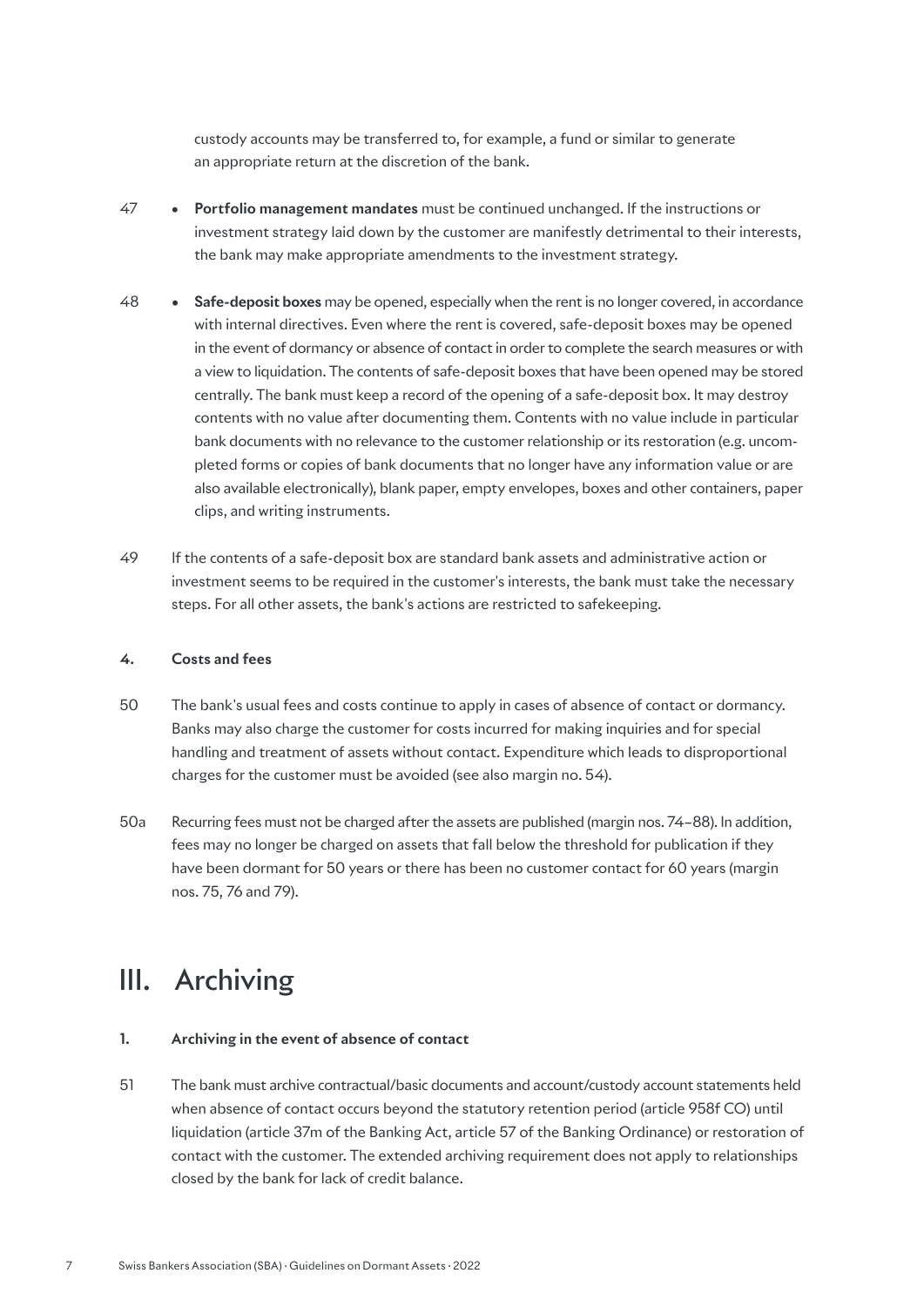#### **2. Nature of archiving**

52 Documents and records may be archived in any standard form, e.g. original files, electronic data media or similar.

## IV. Searching for beneficiaries – restoring customer contact

#### **1. Principles for searching for beneficiaries**

#### **a) Bank-client confidentiality**

53 Bank-client confidentiality must be observed when searching for the beneficiary of assets without contact. This is without prejudice to any action taken by the bank under articles 37l–37m of the Banking Act and articles 46–59 of the Banking Ordinance (margin nos. 72–92).

#### **b) Proportionality of search measures**

54 Searches by banks for individual beneficiaries must be proportionate. The costs and effort should reflect the amount of assets concerned and remain proportionate overall.

#### **2. Searches by banks**

- 55 Once a bank ascertains that contact has been lost with a customer, attempts must be made to restore contact with the customer by means of internal inquiries such as address books, electronic telephone books, the internet etc., or with the assistance of service providers.
- 56 If these measures are unsuccessful, it is for the banks to decide whether and when they appoint an agent to search for the customer/heir. Again, such action by the bank must be proportionate.

#### **3. Searches through the Central Claims Office**

57 **Central Claims Office:** For the search of beneficiaries for assets without contact, the Board of Directors of the Swiss Bankers Association appoints the Swiss Banking Ombudsman as the Central Claims Office. A service provider appointed by the Swiss Bankers Association administers the database of assets without contact (hereinafter referred to as "the database").

#### **a) Banks' obligation to report**

58 Banks in Switzerland are obliged to enter the details of all customers without contact where the assets amount to more than CHF 500, and the details of all safe-deposit boxes, into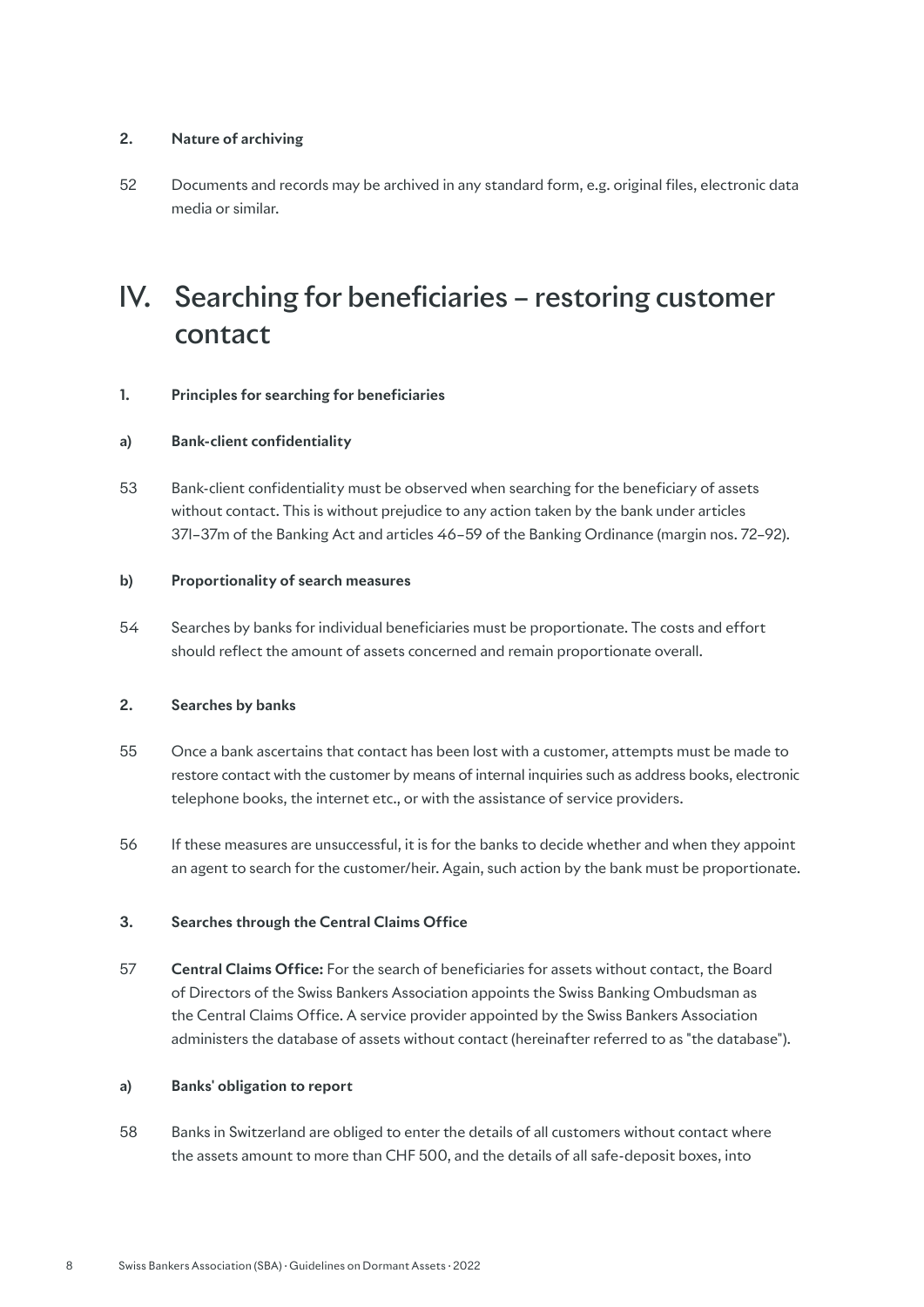the database if their investigations are unsuccessful (margin no. 55). Only the Swiss Banking Ombudsman, as the Central Claims Office, has access to the database.

- 59 The report must contain the surname, first name, date of birth, nationality and address of the customer and any authorised agent, where available. This also applies to numbered or pseudonym accounts and custody accounts.
- 60 Once contact with a customer has been restored, the information in the database must be deleted by the relevant bank. The same applies when an asset without contact has fallen in value to less than CHF 500 or been exhausted or absorbed, for instance, as a result of being used to pay costs or fees charged (see margin no. 50) or for offsetting purposes.

#### **b) Conditions for initiating an enquiry by the Central Claims Office**

- 61 Anyone who credibly claims to be a customer or heir of a deceased or missing customer of a bank or a representative of such but does not know the name of the bank can ask the Central Claims Office to make inquiries into dormant assets. The Central Claims Office requires:
- 62 A credible claim that there is a customer relationship with a bank in Switzerland;
- 63 The name of the person for whom the account, passbook, custody account or safe-deposit box was held;
- 64 Documentary evidence of the entitlement of the claimant to any account, passbook, custody account or safe-deposit box that may still exist, specifically their identity and inheritance status.

#### **c) Preliminary examination by the Central Claims Office**

65 The Central Claims Office makes a preliminary examination of the documents submitted. If the request is deemed to be justified, it carries out a search of the database.

#### **d) Forwarding the request to the relevant bank**

66 If the information in a claim matches a name in the database sufficiently closely, the Central Claims Office forwards the claim to the relevant bank for examination.

#### **e) Decision by the bank**

- 67 The bank must examine the applications received with appropriate diligence and decide on the claimant's entitlement based on the information available. If any further information is required, the bank may request this through the Central Claims Office.
- 68 If the decision is favourable, the bank must report the findings of its inquiry either to the Central Claims Office or directly to the claimant; if the latter, the Central Claims Office must be informed at the same time.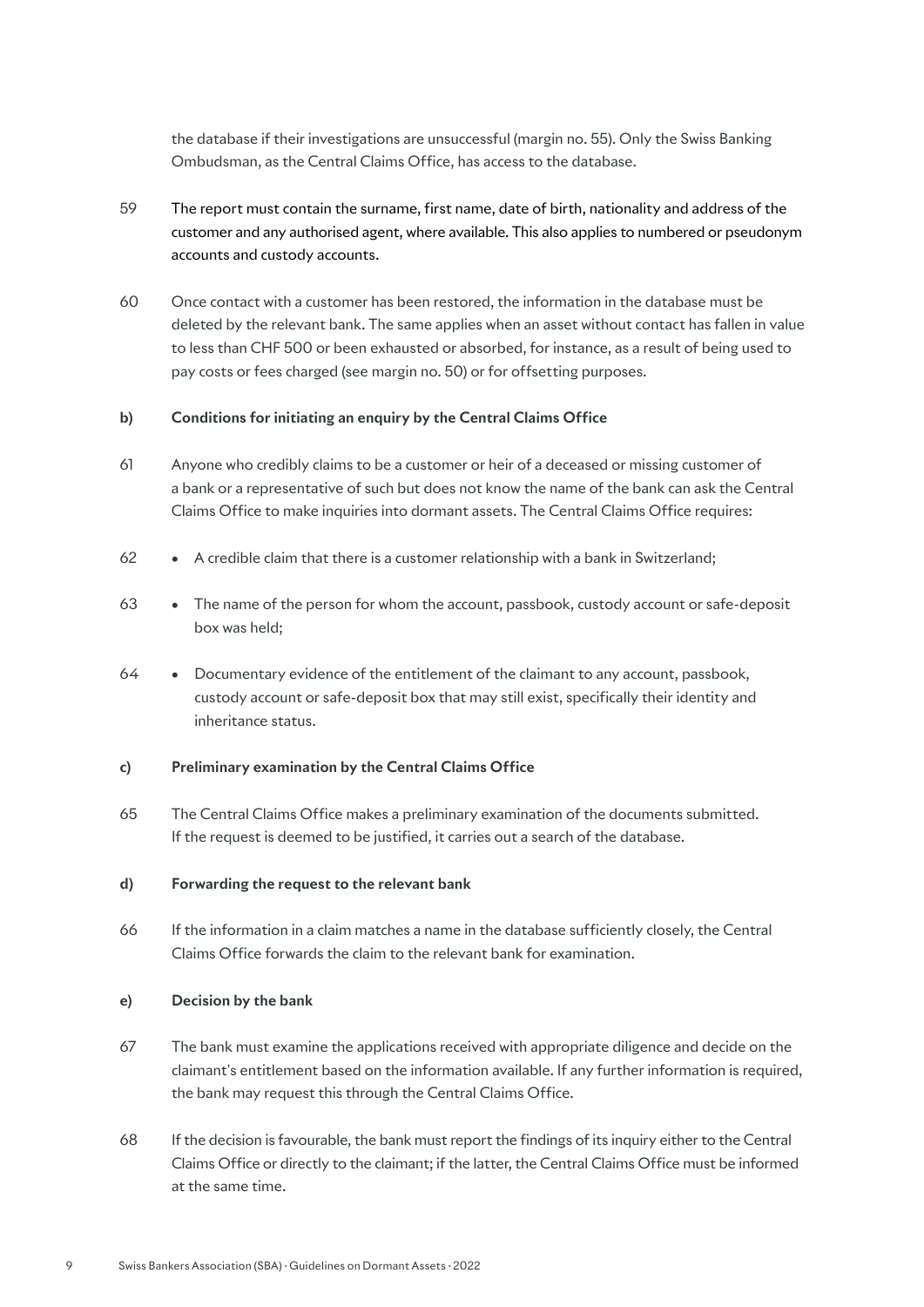69 If the decision is negative, the bank must report its findings to the Central Claims Office together with a short substantiation. If there is any doubt, the Central Claims Office is entitled to examine the bank's records and if necessary issue a recommendation, together with instructions to contact the claimant in order that the claimant can enforce their claim against the bank directly.

#### **f) Confidentiality**

70 The Central Claims Office and the service provider responsible for the database are subject to bank-client confidentiality under article 47 of the Banking Act.

#### **g) Fees**

71 In principle, the Central Claims Office charges fees for handling such claims that are payable by the claimant. It may waive these as it deems appropriate in special circumstances, e.g. cases of financial hardship. The fees are set by the supervisory body of the Central Claims Office in consultation with the Swiss Bankers Association. The service provider responsible for the database may also charge banks a registration fee.

## V. Transfer to another bank and liquidation in the event of dormancy

72 The measures to be taken in the event of dormancy are based on article 37l–37m of the Banking Act and articles 45–59 of the Banking Ordinance. The Banking Act and Banking Ordinance take precedence over these Guidelines, whose purpose is to implement their application in practice.

#### **1. Transfer to another bank**

73 In the event of the transfer of dormant assets to another bank and within the framework of the provisions of article 37l of the Banking Act and articles 46–48 of the Banking Ordinance, banks are free to decide about their proceedings.

#### **2. Publication and liquidation**

#### **a) Publication**

74 Under article 50 (2) of the Banking Ordinance, the banks provide an electronic platform for the publication of dormant assets. A service provider appointed by the Swiss Bankers Association runs this platform, which meets state-of- the-art security requirements. Claimants must enter their claims to published assets electronically on the platform, which forwards them automatically to the relevant bank.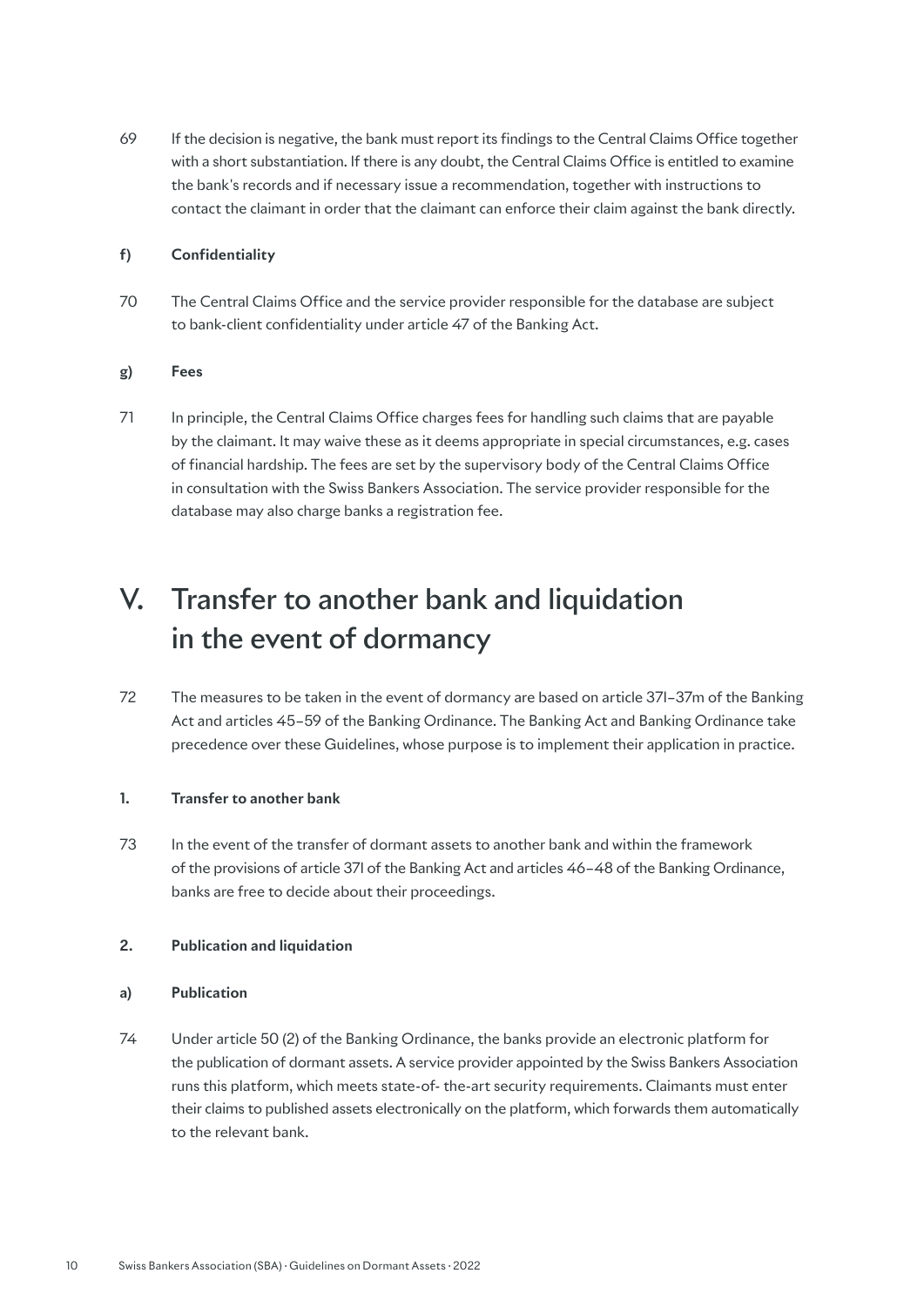- 74a The Board of Directors of the Swiss Bankers Association has appointed the Swiss Banking Ombudsman as contact point for the platform (Central Claims Office).
- 74b The Central Claims Office provides general information on the platform and handles queries concerning claims reported via the platform (e.g. from claimants who have not yet had a response and wish to know the status of their claim). By way of exception, the Central Claims Office may also accept written claims to published assets. It forwards these to the relevant bank without reviewing them.
- 75 Banks must publish assets of over CHF 500 that have been dormant for 50 years or for which there has been no customer contact for 60 years (article 49 of the Banking Ordinance, see margin nos. 82–85 below). To this end, they enter information on these assets in the database at least once a year (see margin no. 88). The service provider responsible for the database takes the information from the bank unchanged and publishes it as instructed by the bank, normally once a year on a date recommended by the Swiss Bankers Association.
- 76 When calculating whether the threshold of CHF 500 making publication obligatory has been reached, the calculation basis is the total value of dormant assets the bank holds for the same beneficiary (article 59 (2) of the Banking Ordinance). Valuation of the assets is based on the following principles:
- 77 **Accounts and passbooks:** The balance plus the contractual rate of interest up to the end of the preceding year, less fees and costs (see margin no. 50).
- 78 **Securities and precious metals:** The market price or market value at the end of the preceding year, less fees and costs (see margin no. 50). Where a market price or value is not available, the nominal value applies.
- 79 **In the case of assets whose value is immediately recognisable as not exceeding CHF 500,** no publication is required. This applies, for instance, to the contents of safe-deposit boxes. However, the bank is authorised to publish such assets should it choose to do so. In this case, the assets are published with the remark "Safe-deposit box – value unknown". In the case of assets whose value could possibly exceed CHF 500, publication is obligatory, along with the remark "Safe-deposit box – value unknown".
- 80 "If publication of an advertisement with the aim of locating the beneficiaries in a particular case is deemed suitable in another communication medium, the bank or the person under article 1b of the Banking Act must also publish the request for information in this communication medium" (article 50 (3) of the Banking Ordinance).
- 81 If the information available allows the bank to subsequently restore contact with the customer (see margin no. 53–73), the assets concerned are no longer dormant, and the entry in the database must be deleted.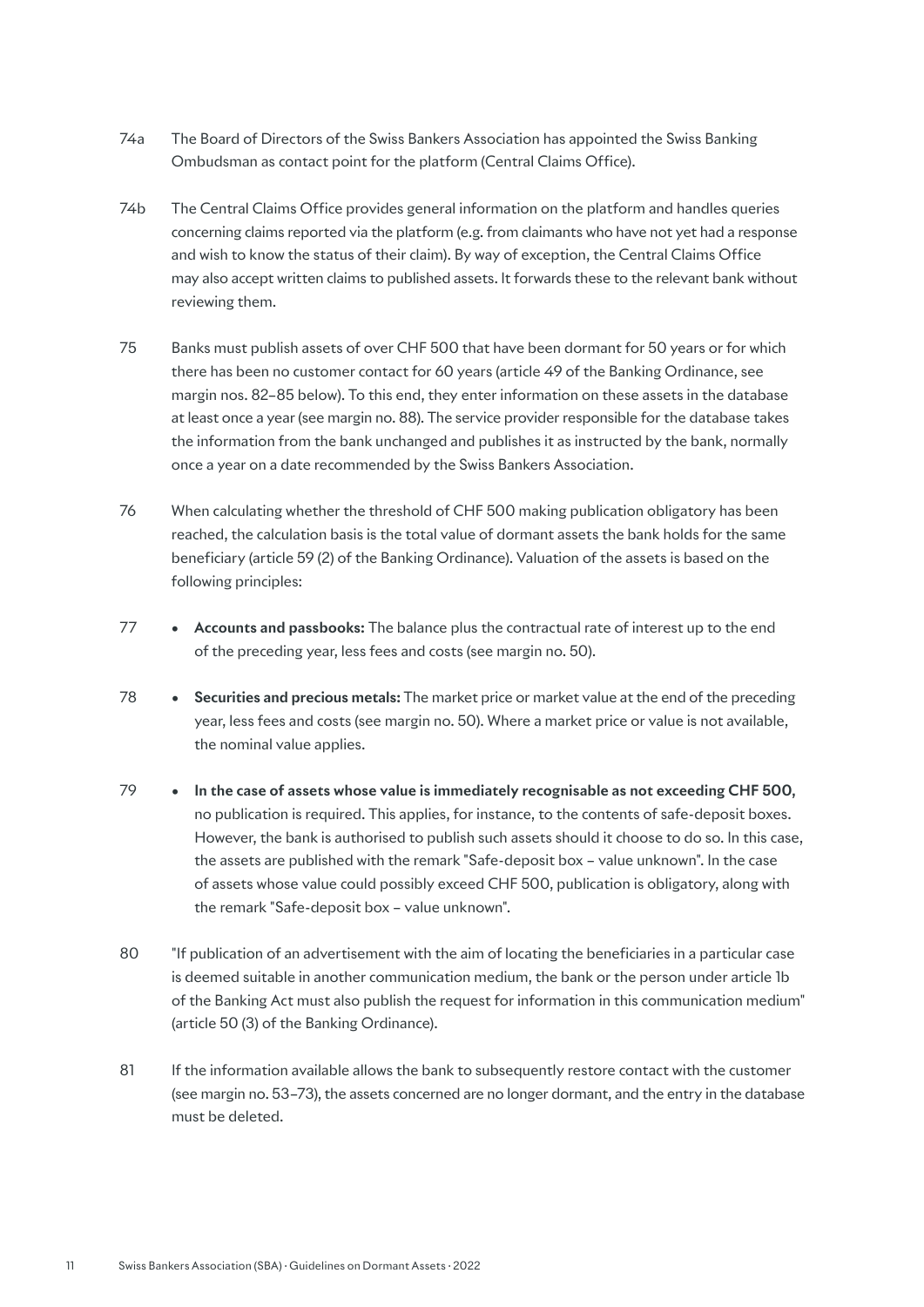- 82 "Where available", the following information must be published (article 49 (3) of the Banking Ordinance), whereby the Swiss Bankers Association may publish technical explanations of specific issues, in particular in the event of incomplete data, in a circular:
- 83 **"The address to which a claim to the published asset is to be sent"** (article 49 (3)(a)).
- 84 **"Name, date of birth and nationality or company name of the beneficiary and the last known domicile or registered office**" (article 49 (3) (b)). This also applies in particular to numbered and pseudonym accounts or passbooks. In the case of safe-deposit boxes, the corresponding information on the person who rented it is to be published. The date of birth is only relevant for natural persons.
- 85 **"The account or passbook number, where the otherwise available information appears insufficient for the identity check"** (article 49 (3) (c)).
- 86 A decision may be taken not to publish, where such a decision is in the "clear interests of the beneficiary" (point 3 under article 49 (3)) e.g. in the case of prominent and politically exposed persons.
- 87 Publication must make clear that, where claims are manifestly unfounded (article 53 (3) of the Banking Ordinance), the bank may charge the costs incurred in examining the claim (article 49 (4) (a)), and also that "claims become null and void upon liquidation of the assets" (para  $4$  (b)).
- 88 "Several dormant asset positions may be published together" (article 50 (5) of the Banking Ordinance). This means that it is not necessary to publish every position separately; several positions may be listed together and published, for instance, at regular intervals, but at least once a year.
- 89 Reported claims (margin no. 74, third sentence) are forwarded to the relevant bank.
- 90 "On receiving forwarded claims to dormant assets, the bank or person under article 1b of the Banking Act must examine these on a case-by-case basis in accordance with the relevant legal and contractual provisions" (article 53 (1) sentence 1 of the Banking Ordinance). It does so according to the same standard as for assets without contact and dormant assets that have not yet been published and for which a claim has been reported to the Central Claims Office by a claimant (margin no. 67). The only difference is that the Swiss Banking Ombudsman does not carry out a preliminary examination of claims pertaining to published assets before forwarding them. The bank contacts the claimant – or at least sends the claimant a confirmation of receipt – within one month. If it requires additional information, it should usually request this directly from the claimant. If there are particular reasons for doing so, the bank may refrain from contacting the claimant directly or sending a confirmation of receipt and request the additional information through the Central Claims Office.
- 90a "If, on examining the claim, the bank finds that it is justified, the assets in question are no longer considered dormant" (article 53 (2) of the Banking Ordinance). As soon as it has contacted the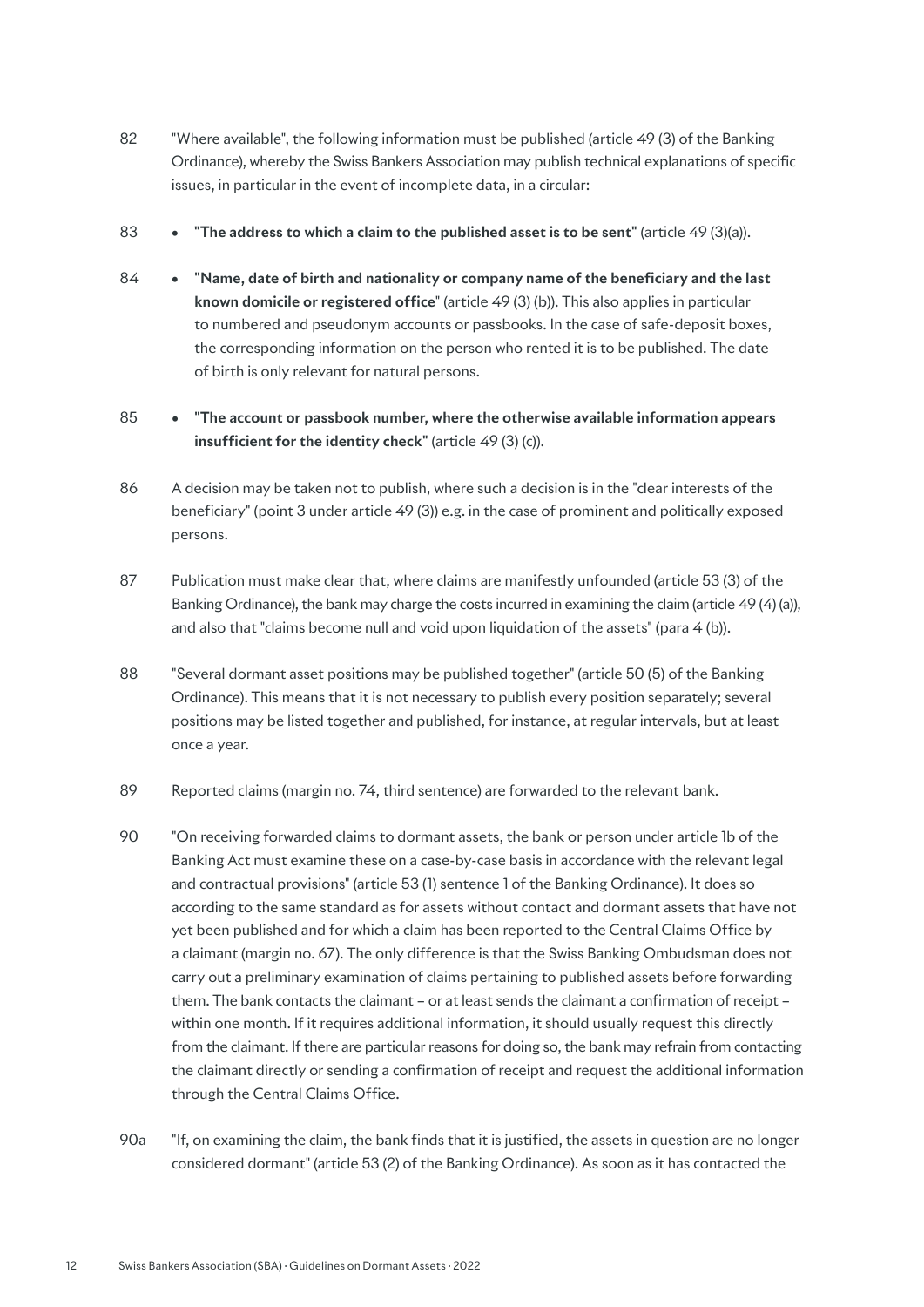beneficiary or beneficiaries and notified them that their claim has been recognised and that they have power of disposal over the assets, it deletes the publication (margin no. 58).

91 The bank notifies the claimant if it finds that a claim is not justified. "The bank or person under article 1b of the Banking Act must document the results of its investigations in such a way as to ensure that the investigations are transparent" (article 53 (4) of the Banking Ordinance).

#### **b) Liquidation**

- 92 The bank must liquidate the assets within 2 years of the expiry of the reporting deadline if no claim was reported during that time, or within two years of "finding that the claims made are not justified" and keep a record both of the decision to liquidate the assets and of the liquidation of the assets (articles 54–57 of the Banking Ordinance). The bank must make arrangements for such assets to be liquidated in a way that, in the bank's due judgement, will allow for the best possible liquidation proceeds. Means of realising assets include in particular public auction, internet auction and private sale. Assets may not be sold privately to employees of the bank or their family members. The bank may arrange for assets to be transferred to specialised persons or companies for realisation. Dormant assets that could not be realised in the realisation process arranged by the bank, or those that, in the bank's judgement, have no liquidation value, must be offered by the bank to the government. If the government does not accept the assets, the bank may dispose of them in a proper, environmentally compatible way or give them to a recognised charitable organisation (article 54 (2) of the Banking Ordinance). Net proceeds resulting from liquidations must be transferred to the Federal Finance Administration at least once a year; upon this transfer, the liquidations concerned are complete and the claims of the beneficiaries become null and void (article 37m (2–3) of the Banking Act and article 57 of the Banking Ordinance).
- 92a The following specific rules apply to liquidation:
- 92b Account balances must be liquidated.
- 92c Custody accounts must be liquidated, with securities being sold at market prices and the proceeds credited to the related account. This does not apply to securities that currently have little or no value ("penny stocks"), which are not subject to compulsory liquidation and delivery; they may be booked out by the bank.
- 92d No interest: Any assets delivered after they have been published are to be delivered interest-free with effect from the publication date.
- 92e No fees: Margin no. 50a applies. The bank is entitled to charge any extraordinary costs and expenses.
- 92f Contents of safe-deposit boxes must be liquidated in the manner that promises the highest proceeds. If no better option can be found, the bank offers the items to a liquidator for public auction.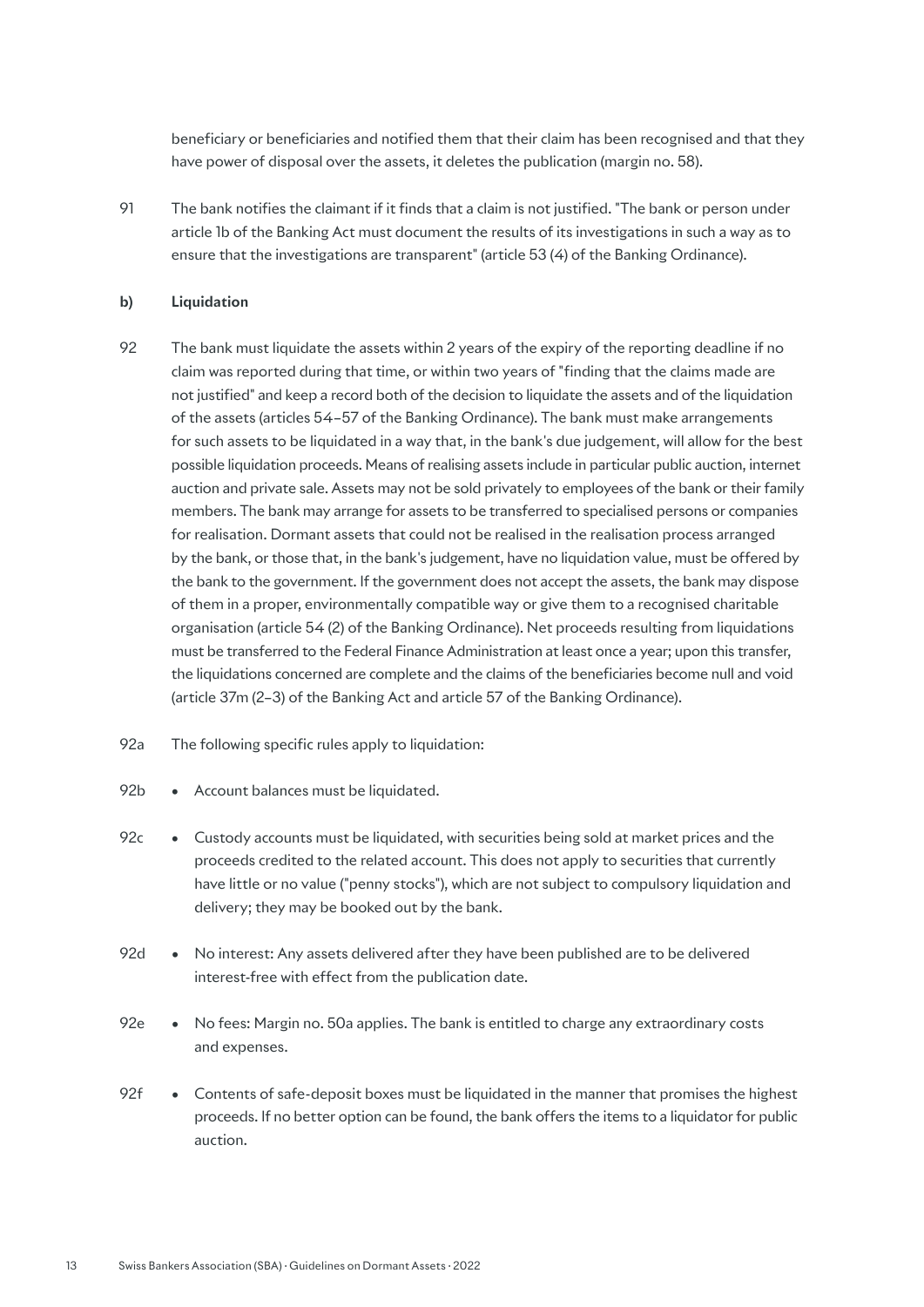- 92g  $\bullet$  Assets that cannot be realised or have no liquidation value must be offered to the federal government (article 54 (2) of the Banking Ordinance), provided they have not been destroyed before the obligation to liquidate under margin no. 48 takes effect, in the form of a list containing meaningful descriptions of the items offered, accompanied by photographs and sent to the Head of Legal Services at the Federal Department of Finance, General Legal Services Section. This obligation to offer does not apply to documents with no value such as account and custody account statements, photographs, newspaper clippings etc.
- 92h Documents that may have a non-financial value for the Confederation on historical or other grounds must be offered to the federal government.
- 92i Liquidation costs incurred by the bank may be deducted from the liquidation proceeds before they are transferred to the Federal Finance Administration (article 57 (1) of the Banking Ordinance), applicable collectively to all liquidation proceeds delivered by the bank on a given date. The liquidation costs may be quoted as a lump sum in the liquidation record as long as this is made clear.

### VI. Entry into force

93 These Guidelines enter into force on 1 July 2022 and replace those of 1 January 2015.